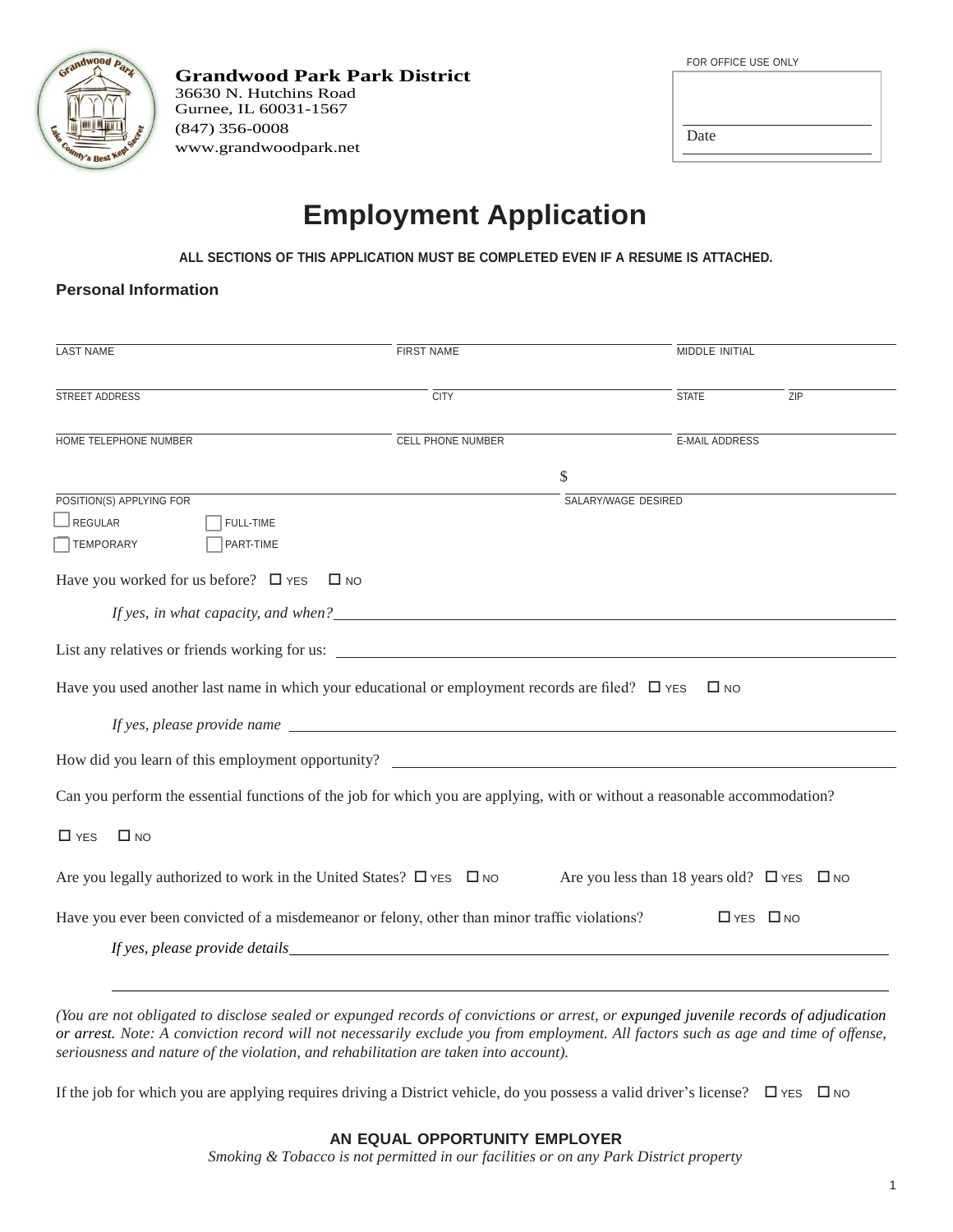# **Education DATES ATTENDED NAME AND LOCATION OF SCHOOL**<br> **EQUILIBRITENT BATES ATTENDED**<br>
FROM TO MAJOR<br>
FROM TO MAJOR<br>
PORTER OR CERTIFICATE EARNED HIGH SCHOOL ( NOT APPLICABLE ) COLLEGE(S) BUSINESS, TECHNICAL OR CERTIFICATE PROGRAMS

Professional registrations, license, and/or certificates and date received:

Additional training, skills, professional memberships, or military training that relate to the position:

#### **Employment History**

**ALL SECTIONS OF THIS APPLICATION MUST BE COMPLETED EVEN IF A RESUME IS ATTACHED.** Beginning with your current or most recent employer, please complete this section as accurately as possible.

| Firm name:            |       |                                      | Location: |                   |                                    |
|-----------------------|-------|--------------------------------------|-----------|-------------------|------------------------------------|
| From:                 | To:   |                                      |           | Hours per week:   | <b>EL FULL-TIME</b><br>□ TEMPORARY |
| MO/YR                 | MO/YR |                                      |           |                   |                                    |
| Job title:            |       |                                      |           |                   |                                    |
| Describe your duties: |       |                                      |           |                   |                                    |
|                       |       |                                      |           |                   |                                    |
|                       |       |                                      |           |                   |                                    |
|                       |       |                                      |           |                   |                                    |
| Reason for leaving:   |       |                                      |           |                   |                                    |
| Supervisor's name:    |       | May we contact? $\Box$ YES $\Box$ NO |           | Telephone number: |                                    |
|                       |       |                                      |           |                   |                                    |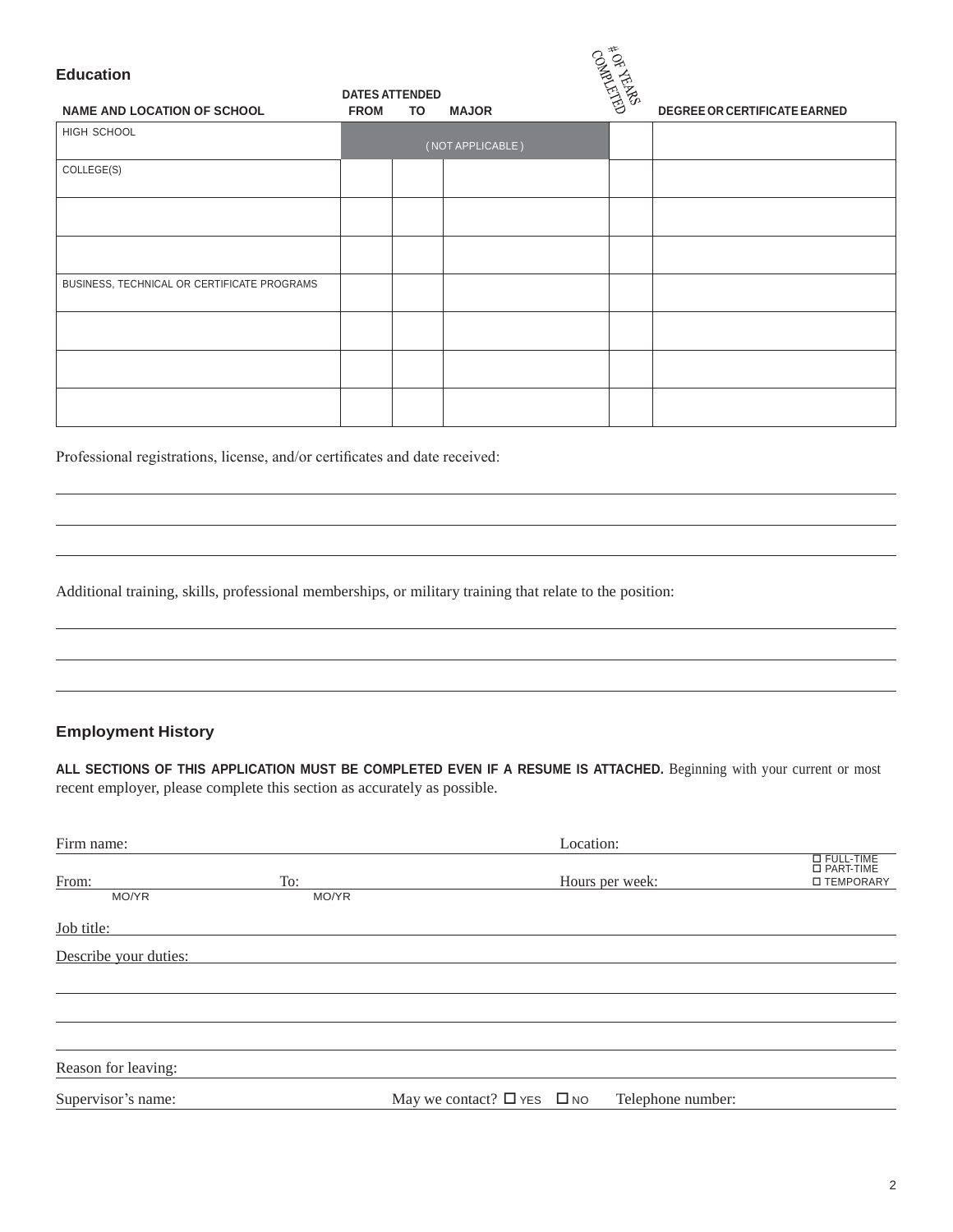### **Employment History**, continued

| Firm name:            |                                                                                                                      | Location:         |                                                                                                                           |
|-----------------------|----------------------------------------------------------------------------------------------------------------------|-------------------|---------------------------------------------------------------------------------------------------------------------------|
| From:                 | To:                                                                                                                  | Hours per week:   | $\begin{tabular}{ c c } \hline \quad \quad & FULL-TIME \\ \quad \quad & PART-TIME \\ \hline \end{tabular}$<br>□ TEMPORARY |
| MO/YR                 | MO/YR                                                                                                                |                   |                                                                                                                           |
| Job title:            | <u> 1989 - Johann Stein, Amerikaansk politiker (* 1958)</u>                                                          |                   |                                                                                                                           |
| Describe your duties: |                                                                                                                      |                   |                                                                                                                           |
|                       |                                                                                                                      |                   |                                                                                                                           |
|                       |                                                                                                                      |                   |                                                                                                                           |
|                       |                                                                                                                      |                   |                                                                                                                           |
| Reason for leaving:   |                                                                                                                      |                   |                                                                                                                           |
| Supervisor's name:    |                                                                                                                      | Telephone number: |                                                                                                                           |
|                       |                                                                                                                      |                   |                                                                                                                           |
|                       |                                                                                                                      |                   |                                                                                                                           |
| Firm name:            |                                                                                                                      | Location:         | E FULL-TIME<br>E PART-TIME                                                                                                |
| From:                 | To:                                                                                                                  | Hours per week:   | □ TEMPORARY                                                                                                               |
| MO/YR                 | MO/YR                                                                                                                |                   |                                                                                                                           |
| Job title:            | <u> 1980 - Jan Stein Stein Stein Stein Stein Stein Stein Stein Stein Stein Stein Stein Stein Stein Stein Stein S</u> |                   |                                                                                                                           |
| Describe your duties: |                                                                                                                      |                   |                                                                                                                           |
|                       |                                                                                                                      |                   |                                                                                                                           |
|                       |                                                                                                                      |                   |                                                                                                                           |
|                       |                                                                                                                      |                   |                                                                                                                           |
| Reason for leaving:   |                                                                                                                      |                   |                                                                                                                           |
| Supervisor's name:    |                                                                                                                      | Telephone number: |                                                                                                                           |
|                       |                                                                                                                      |                   |                                                                                                                           |
| Firm name:            |                                                                                                                      | Location:         |                                                                                                                           |
|                       |                                                                                                                      |                   | 日 FULL-TIME<br>ロ PART-TIME                                                                                                |
| From:<br>MO/YR        | To:<br>MO/YR                                                                                                         | Hours per week:   | LIEMPORARY                                                                                                                |
| Job title:            |                                                                                                                      |                   |                                                                                                                           |
|                       |                                                                                                                      |                   |                                                                                                                           |
| Describe your duties: |                                                                                                                      |                   |                                                                                                                           |
|                       |                                                                                                                      |                   |                                                                                                                           |
|                       |                                                                                                                      |                   |                                                                                                                           |
| Reason for leaving:   |                                                                                                                      |                   |                                                                                                                           |
| Supervisor's name:    |                                                                                                                      | Telephone number: |                                                                                                                           |